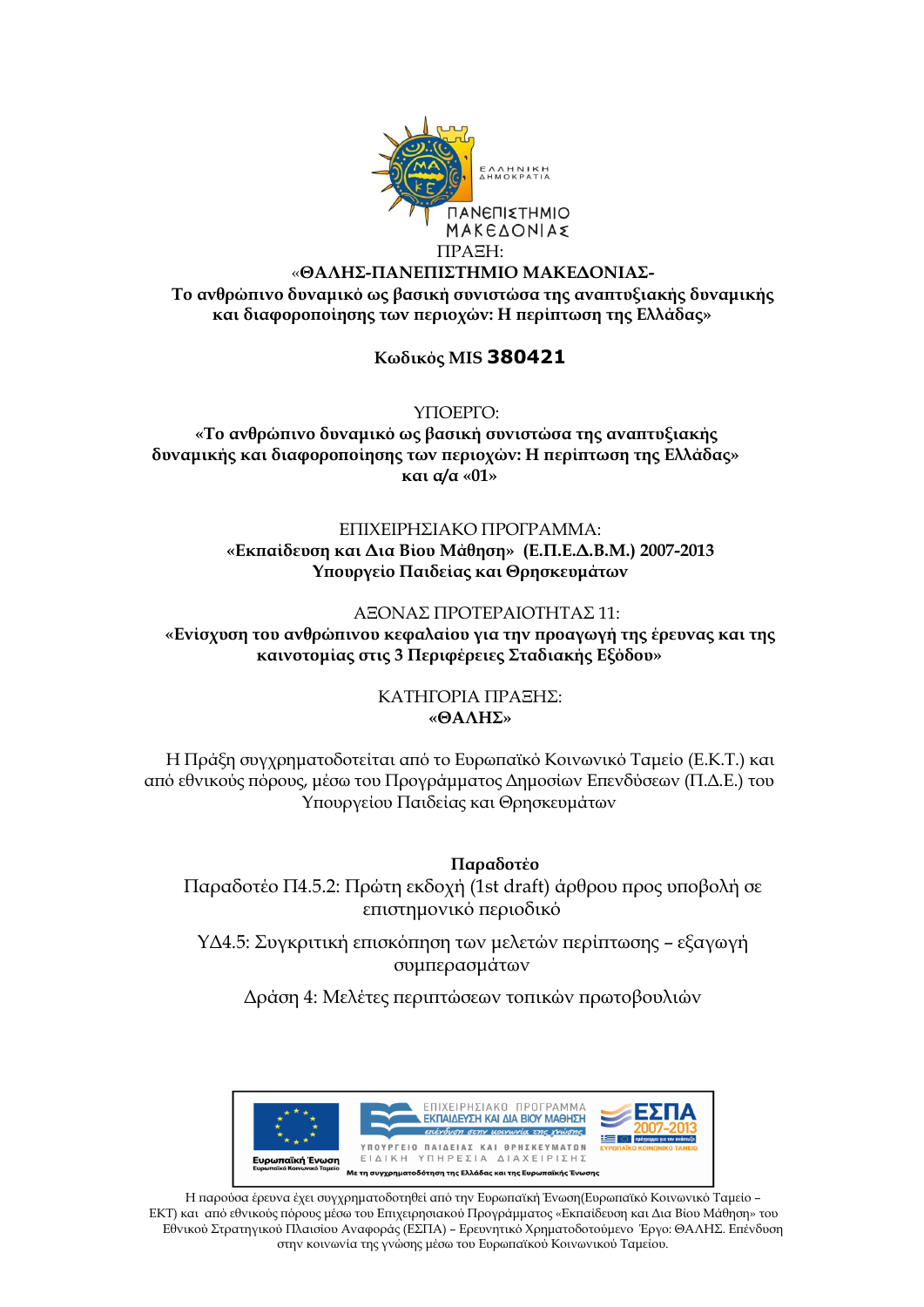Συντάκτης : Γεώργιος Μελισσουργός

**Για την εκπόνηση του παραδοτέου απασχολήθηκαν τα κάτωθι μέλη της ομάδας έργου :**

# **ΜΕΛΗ ΟΜΑΔΑΣ ΕΞΩΤΕΡΙΚΩΝ ΣΥΝΕΡΓΑΤΩΝ (Ο.Ε.Σ.)**

ΜΕΛΙΣΣΟΥΡΓΟΣ ΓΕΩΡΓΙΟΣ

Θεσσαλονίκη, 30/11/2015



1

Η παρούσα έρευνα έχει συγχρηματοδοτηθεί από την Ευρωπαϊκή Ένωση(Ευρωπαϊκό Κοινωνικό Ταμείο – ΕΚΤ) και από εθνικούς πόρους μέσω του Επιχειρησιακού Προγράμματος «Εκπαίδευση και Δια Βίου Μάθηση» του Εθνικού Στρατηγικού Πλαισίου Αναφοράς (ΕΣΠΑ) – Ερευνητικό Χρηματοδοτούμενο Έργο: ΘΑΛΗΣ. Επένδυση στην κοινωνία της γνώσης μέσω του Ευρωπαϊκού Κοινωνικού Ταμείου.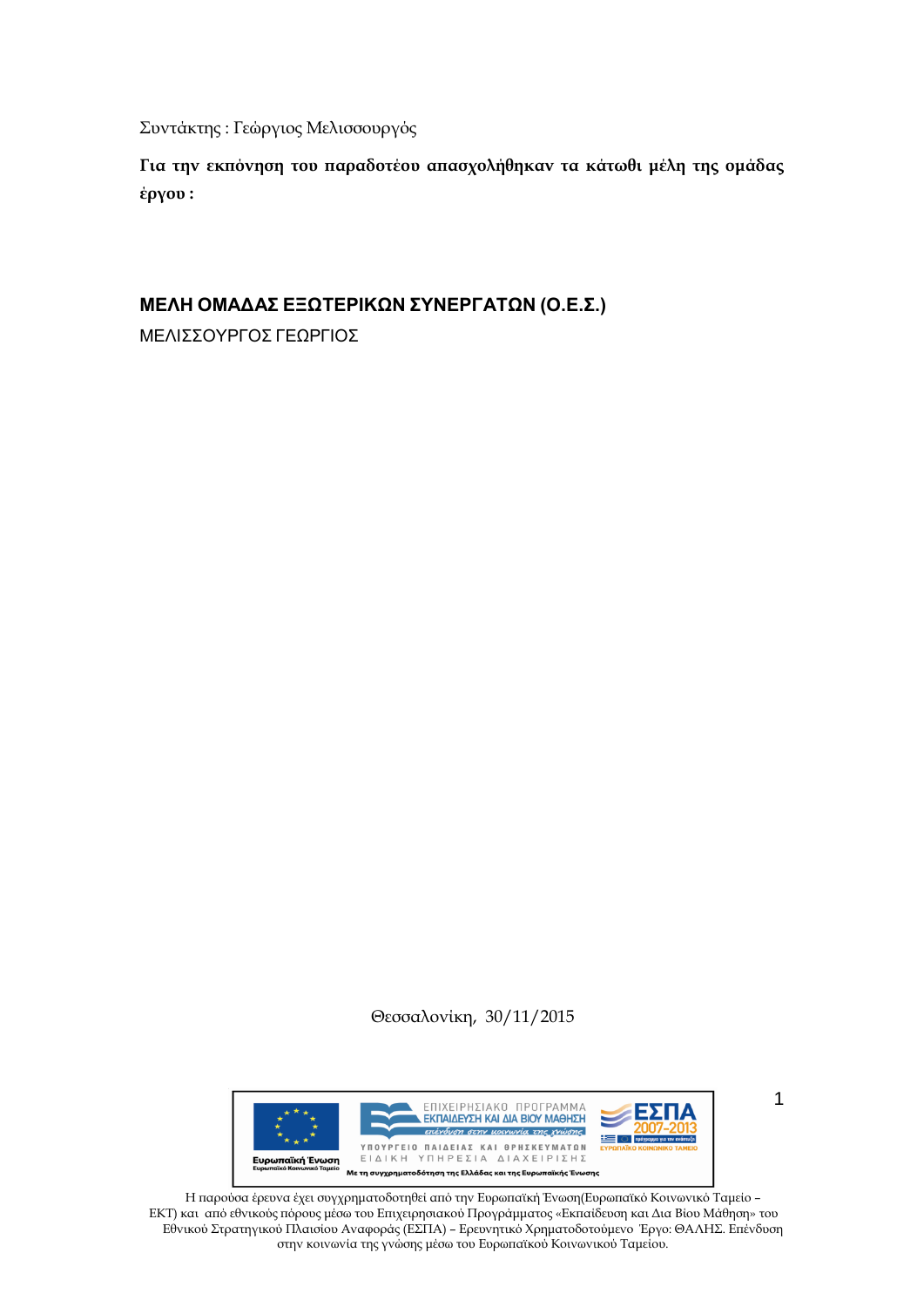

ΘΑΛΗΣ - ΕΠΙΧΕΙΡΗΣΙΑΚΟ ΠΡΟΓΡΑΜΜΑ 'ΕΚΠΑΙΔΕΥΣΗ ΚΑΙ ΔΙΑ ΒΙΟΥ ΜΑΘΗΣΗ'

## **Πανεπιστήμιο Μακεδονίας**

## **Ερευνητικό Πρόγραμμα ΘΑΛΗΣ**

Το ανθρώπινο δυναμικό ως βασική συνιστώσα της αναπτυξιακής δυναμικής και διαφοροποίησης των περιοχών: Η περίπτωση της Ελλάδας.

# **ΟΜΑΔΑ ΕΡΓΑΣΙΑΣ 4**

## **Χαροκόπειο Πανεπιστήμιο**

Μελισσουργός Γεώργιος

# **Δ4. Μελέτες περιπτώσεων τοπικών πρωτοβουλιών**

*Παραδοτέο Π4.5.2: Πρώτη εκδοχή (1st draft) άρθρου προς υποβολή σε επιστημονικό περιοδικό*



Η παρούσα έρευνα έχει συγχρηματοδοτηθεί από την Ευρωπαϊκή Ένωση(Ευρωπαϊκό Κοινωνικό Ταμείο – ΕΚΤ) και από εθνικούς πόρους μέσω του Επιχειρησιακού Προγράμματος «Εκπαίδευση και Δια Βίου Μάθηση» του Εθνικού Στρατηγικού Πλαισίου Αναφοράς (ΕΣΠΑ) – Ερευνητικό Χρηματοδοτούμενο Έργο: ΘΑΛΗΣ. Επένδυση στην κοινωνία της γνώσης μέσω του Ευρωπαϊκού Κοινωνικού Ταμείου.

 $\overline{2}$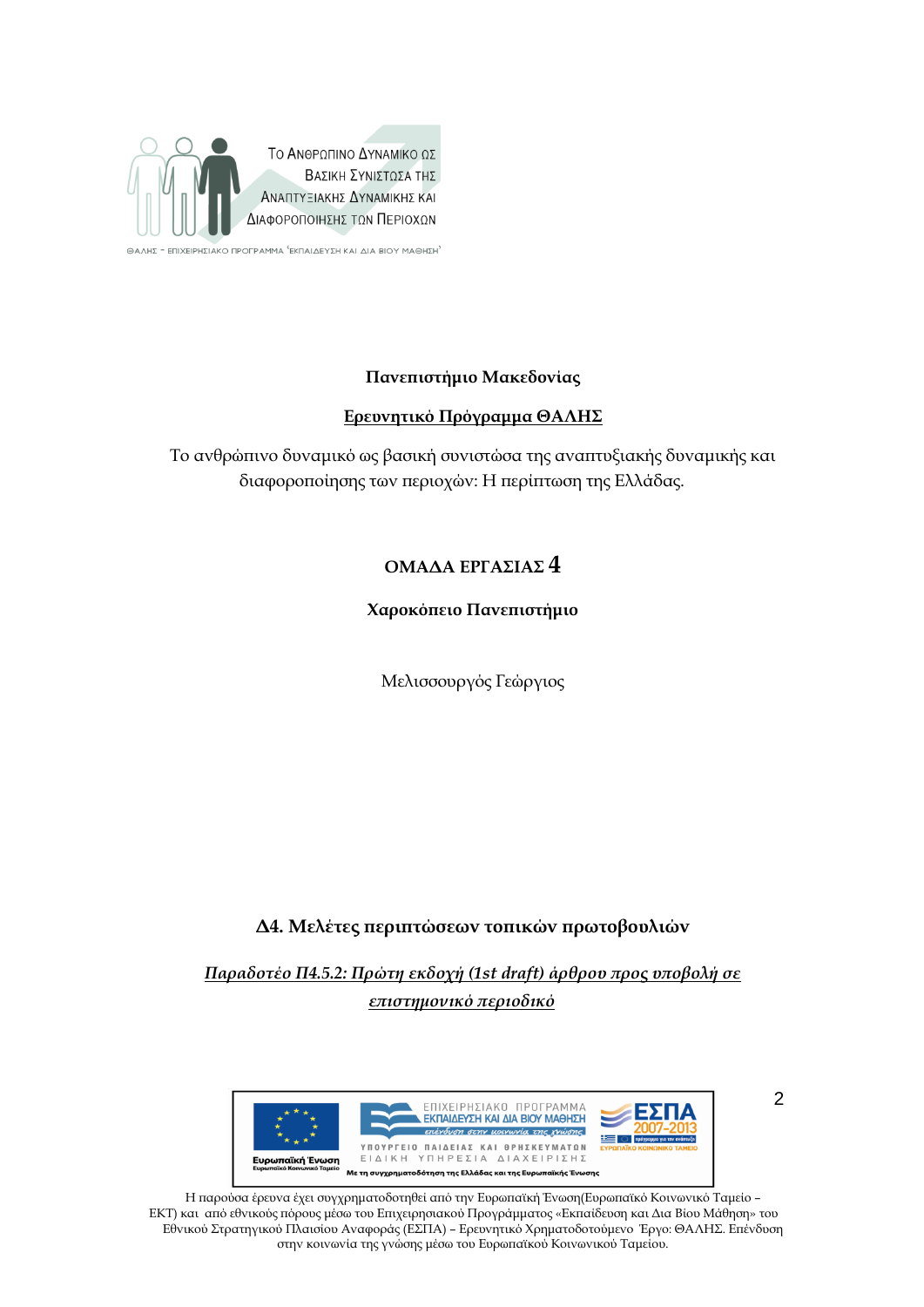

# ΤΜΗΜA ΓΕΩΓΡΑΦΙΑΣ ΧΑΡΟΚΟΠΕΙΟ ΠΑΝΕΠΙΣΤΗΜΙΟ

**ΠΑΡΑΔΟΤΕΟ 4.5.2 Tourism and economic geography: rethinking the agenda Yorgos Melissourgos First draft of paper to be submitted to an international journal** ΕΠΙΧΕΙΡΗΣΙΑΚΟ ΠΡΟΓΡΑΜΜΑ ΕΚΠΑΙΔΕΥΣΗ ΚΑΙ ΔΙΑ ΒΙΟΥ ΜΑΘΗΣΗ επένδυση στην μοινωνία της χνώσης 里 ΥΠΟΥΡΓΕΙΟ ΠΑΙΔΕΙΑΣ ΚΑΙ ΘΡΗΣΚΕΥΜΑΤΩΝ ΕΙΔΙΚΗ ΥΠΗΡΕΣΙΑ ΔΙΑΧΕΙΡΙΣΗΣ Με τη συγχρηματοδότηση της Ελλάδας και της Ευρωπαϊκής Ένωσης Η παρούσα έρευνα έχει συγχρηματοδοτηθεί από την Ευρωπαϊκή Ένωση(Ευρωπαϊκό Κοινωνικό Ταμείο - ΕΚΤ) από εθνικούς πόρους μέσω του Επιχειρησιακού Προγράμματος «Εκπαίδευση και Δια Βίου Μάθηση» του

Εθνικού Στρατηγικού Πλαισίου Αναφοράς (ΕΣΠΑ) - Ερευνητικό Χρηματοδοτούμενο Έργο: ΘΑΛΗΣ. Επένδυ στην κοινωνία της γνώσης μέσω του Ευρωπαϊκού Κοινωνικού Ταμείου.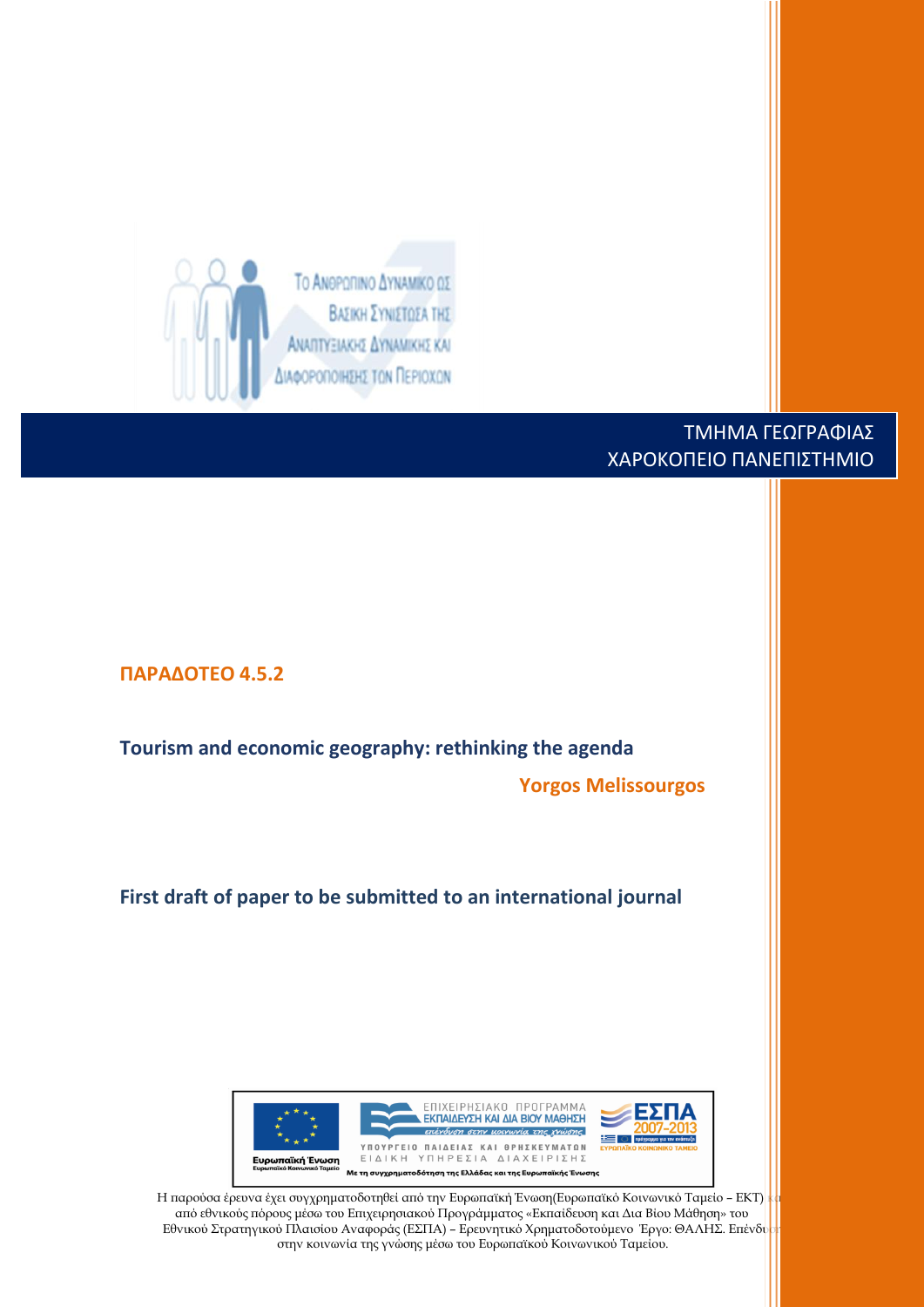# **Tourism and economic geography: rethinking the agenda**

Yorgos Melissourgos

## **INTRODUCTION**

The striking omission of the importance of tourism among Anglophone economic geographers, who, due to language, are leading current debates, is evident in three well-circulated readers of economic geography (Lee and Wills, 1997; Sheppard and Barnes, 2000; Barnes et al, 2004). In their pages there is hardly any reference on tourism. The same stands for the more recent reader by Tickell et al (2007), while in Pike et al's (2006) insightful textbook there is only few general and case study references on tourism. In the companion volume *Handbook of Local and Regional Development* (Pike et al, 2011) the only reference on tourism is made by one of the authors of this chapter (Hadjimichalis, 2011). The renowned P. Dicken's textbook Global Shift (2003), which incorporates a number of significant world-scale industries in its consecutive updates, again says nothing about tourism. Even in the more exclusive field of services, tourism is missing from important books like the pioneering one of P. Daniels (1993). According to a report by D. Che (Ioannides, 2006: 81), in two leading journals, Economic Geography and Regional Studies, one may find just one or two papers respectively that deal with tourism in the 2000-2005 period. Updating this specific inquiry (conducting a May 2012 SCOPUS advanced search using tourism and travel selected keywords), we've come up with just 2 publications in Economic Geography and 9 papers in Regional Studies.

These examples clearly illustrate that tourism has been absent from major Anglophone economic geography debates, despite the current plurality of traditions and cross-desciplinarity that have been celebrated in the field of economic geography, especially after the cultural turn. It seems that mainstream economic geography's focus remains on industry and manufacturing in particular, incorporating, more recently, the geography of producer services. In this way, Anglophone economic geography simply means industrial geography. This is also true for other national traditions/languages which are heavily influenced by the



Η παρούσα έρευνα έχει συγχρηματοδοτηθεί από την Ευρωπαϊκή Ένωση(Ευρωπαϊκό Κοινωνικό Ταμείο – ΕΚΤ) και από εθνικούς πόρους μέσω του Επιχειρησιακού Προγράμματος «Εκπαίδευση και Δια Βίου Μάθηση» του Εθνικού Στρατηγικού Πλαισίου Αναφοράς (ΕΣΠΑ) – Ερευνητικό Χρηματοδοτούμενο Έργο: ΘΑΛΗΣ. Επένδυση στην κοινωνία της γνώσης μέσω του Ευρωπαϊκού Κοινωνικού Ταμείου.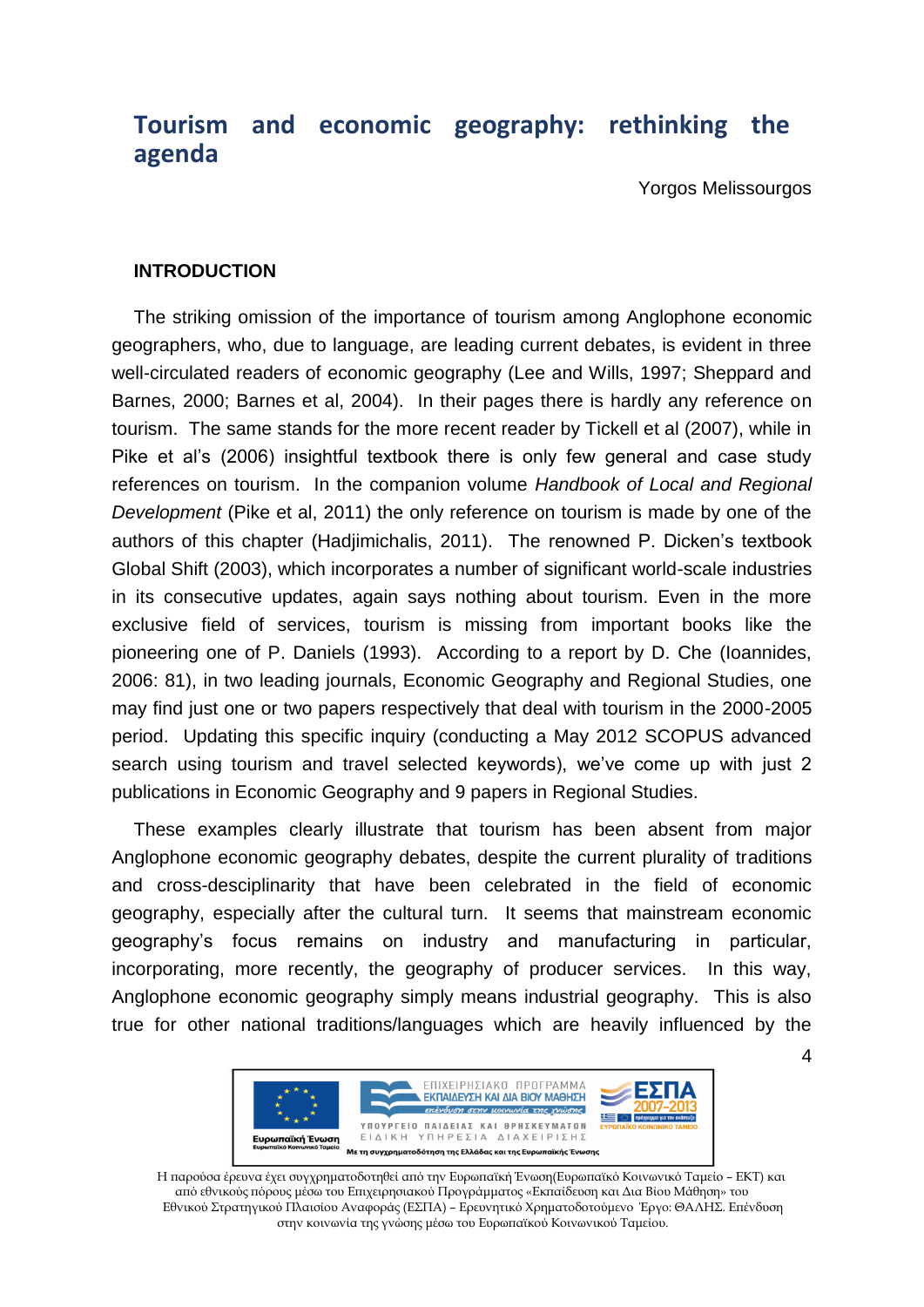Anglophone scholarship. In Greece, for instance, tourism is again absent from the native economic geography literature, this being reflected in two of the most wellcirculated economic geography textbooks in Greek that both make no reference to tourism (Labrianidis, 2001; Kourliouros, 2011). This omission is important, given the dynamic development of tourism studies in Greek academic institutions and the tradition of tackling tourism in studies of tourism development (Buhalis, 1999; Tsartas, 2010), regional development and planning (Spilanis, 2000; Briassoulis, 2003), sociology and social impacts (Tsartas, 1991, 2003) or the environment (Coccossis and Tsartas, 2001), just to mention a few examples.

At the same time, the problematic rose by empirical and theoretical research on tourism never seems to find its way in theories and policies or in debates about the future of geography (Gibson, 2008; cf. Thrift, 2002). However, it would be misleading to argue that tourism scholars completely neglect all the top priority issues that nowadays are central in economic geography cycles. What happens actually is that there is an important strand of research that deals with tourism from an economic geography perspective, but this debate is occurring within the field of tourism studies. For example, D. Ioannides (1995) established a pioneering research agenda calling for a strengthening of ties between tourism and economic geography. This agenda includes changes in the global tourism production system and their relevance to more general systemic changes, the dynamics of new corporate strategies of restructuring and the role played by local actors in shaping the economic landscapes of tourism. His call was further developed in Ioannides and Debbage's The Economic Geography of the Tourist Industry (1998a).

These efforts have been among the first to acknowledge that there is something peculiar with the relationship between tourism and economic geography, a fact that draw the attention of many academics in the years to follow (Agarwal et al, 2000; Hjalager, 2000; Agarwal, 2002). But even before Ioannides and Debbage, a strong geographical focus on tourism –one that also incorporates a number of mainstream economic geography issues– has been provided in Shaw and Williams' book *Critical Issues in Tourism* (2002, first edition 1994). Despite its nature as an introductory textbook, this work pushed the tourism debate closer to issues that are usually addressed by economic geographers, contrary to many other contributions that,



Η παρούσα έρευνα έχει συγχρηματοδοτηθεί από την Ευρωπαϊκή Ένωση(Ευρωπαϊκό Κοινωνικό Ταμείο – ΕΚΤ) και από εθνικούς πόρους μέσω του Επιχειρησιακού Προγράμματος «Εκπαίδευση και Δια Βίου Μάθηση» του Εθνικού Στρατηγικού Πλαισίου Αναφοράς (ΕΣΠΑ) – Ερευνητικό Χρηματοδοτούμενο Έργο: ΘΑΛΗΣ. Επένδυση στην κοινωνία της γνώσης μέσω του Ευρωπαϊκού Κοινωνικού Ταμείου.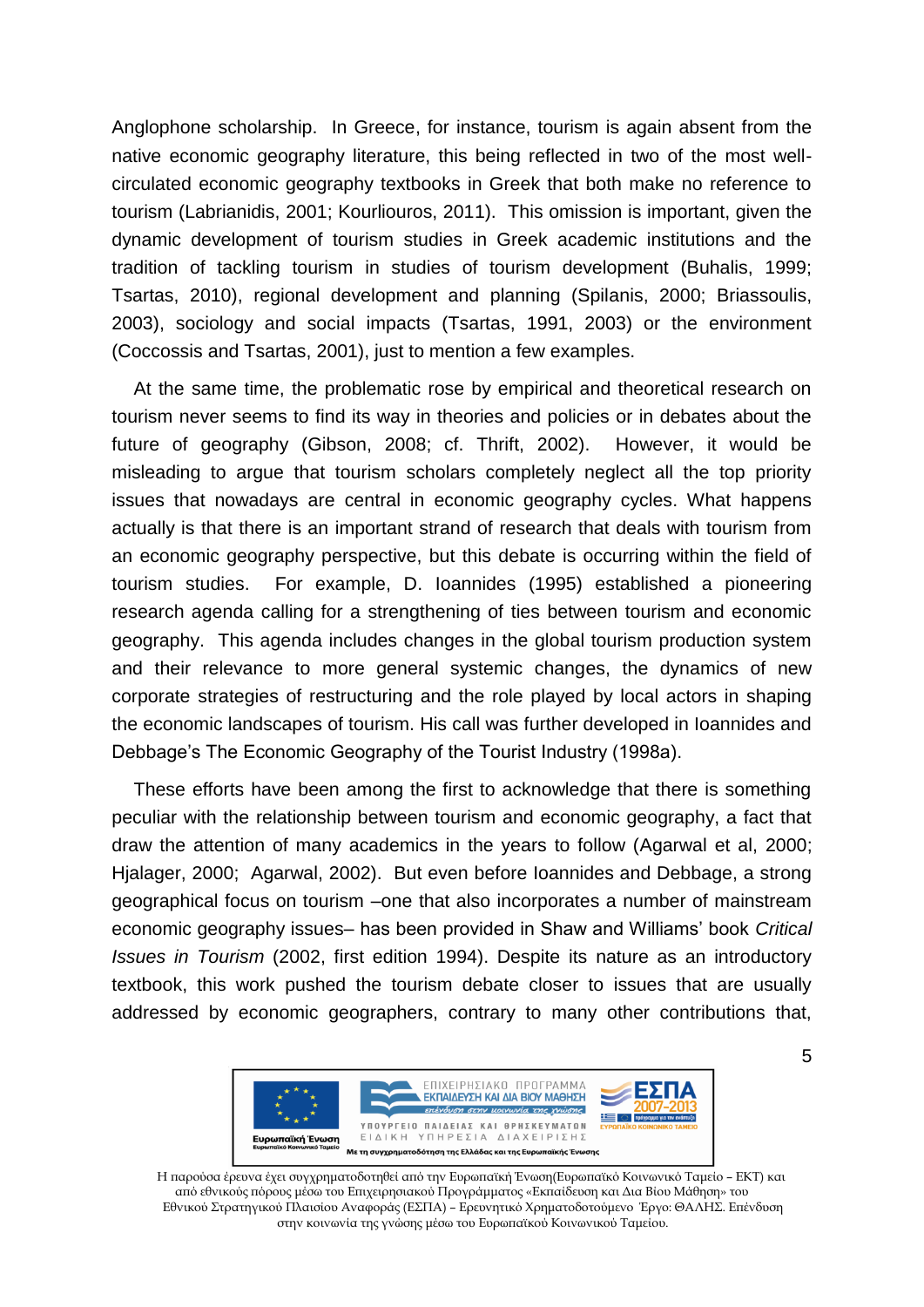albeit insightful, have been much more conventional (eg. Pearce, 1989, 1995; Hall and Page, 2002). Shaw and Williams would later publish Tourism and Tourism Spaces (2004), which stands as a coherent effort to investigate tourism from a political economy point of view, again bringing to the front broader economic geography issues and debates. At the same time, this work echoed earlier contributions that shared a political economy perspective and had been very influential in redirecting the focus of tourism research (R. Britton, 1979; S.G. Britton, 1982, 1991; Debbage, 1990; Urry, 1990). But, we argue, the problem still remains. For example, despite Britton's (1991) well-cited call for a critical geography of tourism in contrast to what he perceived as descriptive and weakly theorized work, the explosion of tourism studies in the years that followed (see Hall et al, 2004) moved insufficiently towards that end since, 13 years after Britton's claims, Shaw and Williams emphatically argued that "…tourism research is still often descriptive, atheoretical, and chaotically conceptualized in being abstracted from broader social relationships" (2004: 1). Along the same line and while acknowledging the "…potential opportunities to enhance understanding in tourism studies by embracing progress in economic geography", Coles et al conclude that "…[d]espite repeated calls in this regard over the past decade, neither a sustained dialogue nor a large body of knowledge has resulted" (2008: 321). A similar lack of interest on tourism as a global economic activity and as a vital research theme is evident in two important and controversial schools of thought since the 1980s, namely "geographical economics" (particularly in the work of P. Krugman) and "New Regionalism". We pay detail attention to these contributions because they seem to be better equipped to understand and study tourism from an economic geography perspective both missing, however, the point.

Through the influential work of Paul Krugman (1995, 1998), new trade theory and new economics of competitive advantage have emerged as important issues explaining uneven economic development, or better uneven regional development. His work, labeled as "geographical economics", goes beyond comparative advantage (factor endowment) and perfect competition and illustrates that in a world of imperfect competition international trade is driven by increasing returns and external economies which are spatially specific to particular localities and regions. He addresses a wide range of issues such as trade, externalities, globalization,



Η παρούσα έρευνα έχει συγχρηματοδοτηθεί από την Ευρωπαϊκή Ένωση(Ευρωπαϊκό Κοινωνικό Ταμείο – ΕΚΤ) και από εθνικούς πόρους μέσω του Επιχειρησιακού Προγράμματος «Εκπαίδευση και Δια Βίου Μάθηση» του Εθνικού Στρατηγικού Πλαισίου Αναφοράς (ΕΣΠΑ) – Ερευνητικό Χρηματοδοτούμενο Έργο: ΘΑΛΗΣ. Επένδυση στην κοινωνία της γνώσης μέσω του Ευρωπαϊκού Κοινωνικού Ταμείου.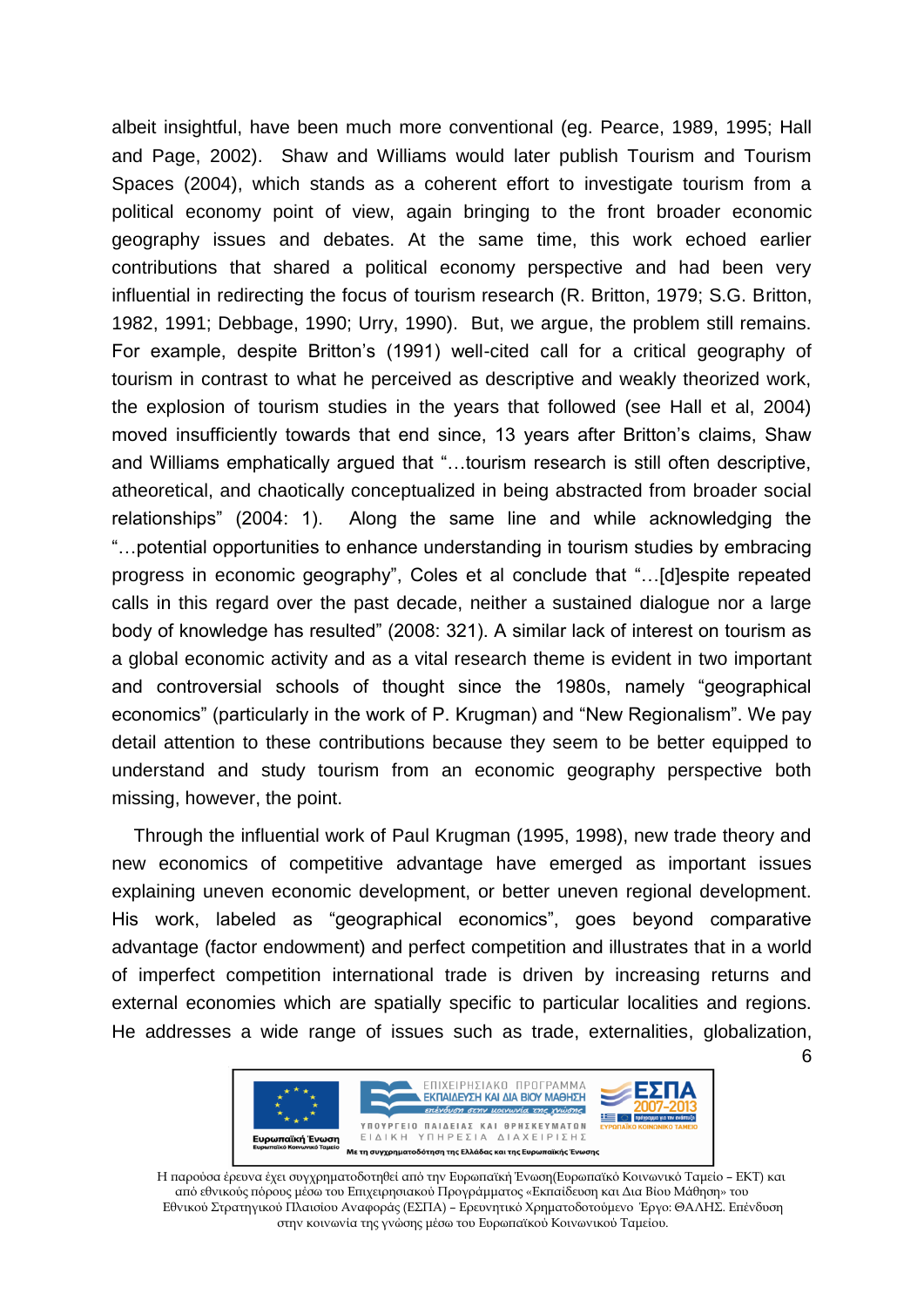history and path dependence and as a method he starts with a real problem and builds models to capture the essence of that problem. It is beyond the scope of this short paper to discuss in detail the importance of Krugman' work, how it brings geography back to spaceless economics as well as the various critiques it has attracted (see Martin and Sunley, 1996; Martin 1999). However, he and his critics prioritize again industries/manufacturing and their geographical clustering as sole economic activities engaging in international trade missing once again tourism. This is ironic when we take into account that tourism today is one of the most globalized economic activities, the clustering and the production of local/regional externalities by tourist firms is the driving force behind any economically successful tourist region and that tourist spending at particular locations is considered as the source par excellence of exports by a nation. In other words, he is missing one of the most important contemporary economic parameters which has been consistently ranked as the number one services export producing a trade surplus in many countries, not to mention its significance in well-developed cities and regions that are first-ranked tourism destinations like London, New York, Paris and other urban centres.

7 On the other hand, the problem with "New Regionalism" (NR) is different. Economic geographers within NR give attention to small and medium industrial firms (SMEs) and ignore totally small tourist firms. It is well known that NR is not a single, coherent theoretical group in economic geography and regional development studies. It rather sums up the work of scholars from diverse schools of thought (Lagendijk, 2003) pointing to the importance of the region (i.e. a socio-spatial entity at a sub-national scale) to explain growth in the context of globalisation. Explanations are provided via an institutional perspective on regional economic development, where geographical accounts of strong inter-disciplinary nature use notions of economic sociology, evolutionary and cognitive psychology, and institutional economics (Amin, 1999). NR is a hotly debated intellectual arena and, again, we do not indent to provide here a full account (see Hudson, 1999; MacLeod, 2001). However, a corner stone in NR is the significance of some non-economic factors such as knowledge (codified and tacit), learning (in various forms), networking, social capital, reciprocity and trust, in order to explain why some regions are more dynamic than others. Ironically these non-economic factors form the modus operandi of small tourist firms as well, which use the social and cultural



Η παρούσα έρευνα έχει συγχρηματοδοτηθεί από την Ευρωπαϊκή Ένωση(Ευρωπαϊκό Κοινωνικό Ταμείο – ΕΚΤ) και από εθνικούς πόρους μέσω του Επιχειρησιακού Προγράμματος «Εκπαίδευση και Δια Βίου Μάθηση» του Εθνικού Στρατηγικού Πλαισίου Αναφοράς (ΕΣΠΑ) – Ερευνητικό Χρηματοδοτούμενο Έργο: ΘΑΛΗΣ. Επένδυση στην κοινωνία της γνώσης μέσω του Ευρωπαϊκού Κοινωνικού Ταμείου.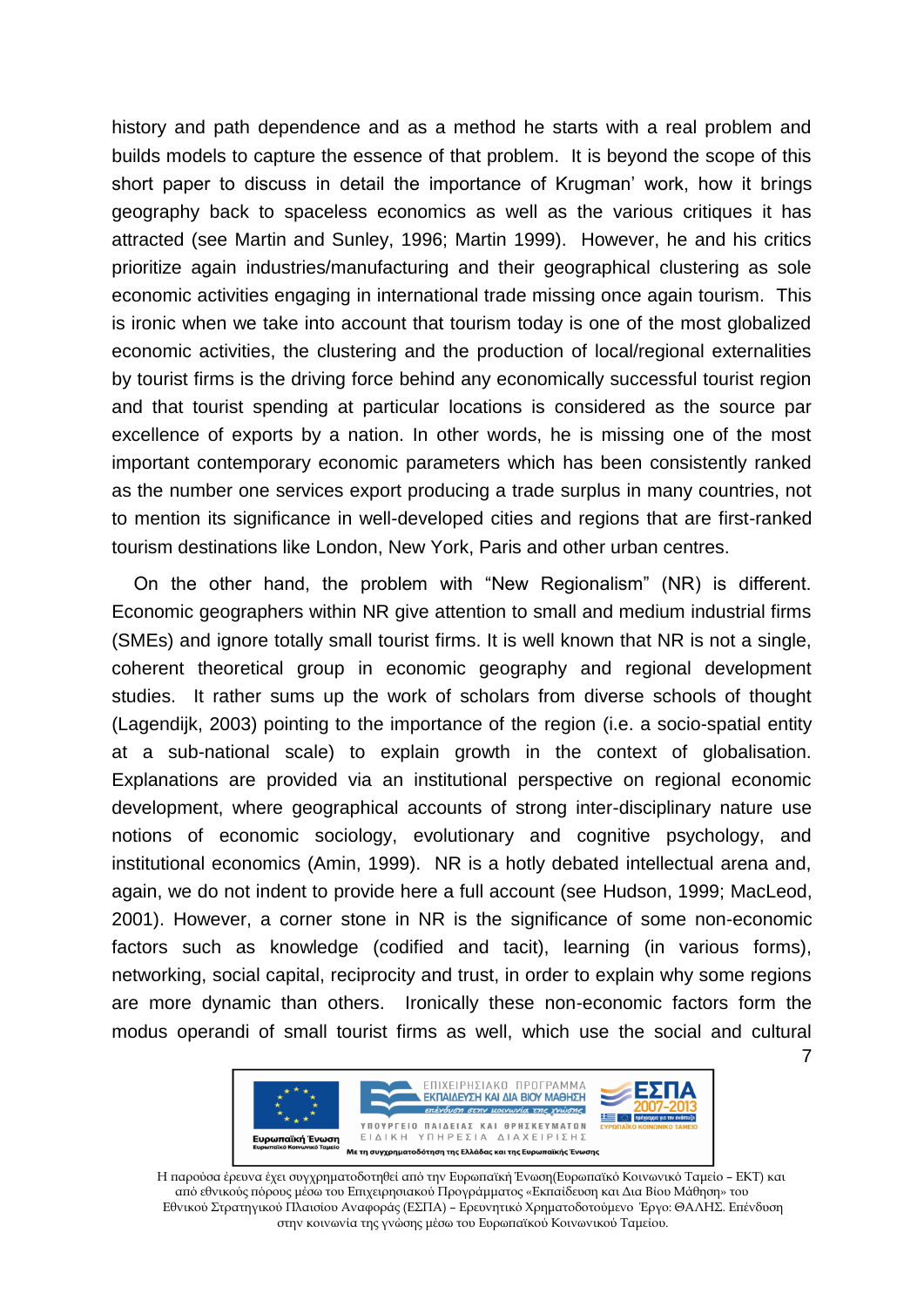capital of particular communities to promote their business; they exploit family, feminized, low or unpaid labour based on reciprocity and trust; they form sophisticated regional networks for supply of inputs and for allocating visitors; they exploit local knowledge to introduce ecological sensitive tourist packages or to promote local health food; and they learn continuously among themselves and from practices of large firms in the same sector. Many writers within the NR school have used Third Italy as their model, but this was not of help to understand how small scale industry interacts with small scale tourism, how pluriactivity in agriculture sustains both small-scale manufacturing and tourism and, finally, how multiple employment in these three sectors was, until the 1990s, the corner stone of family labour reproduction. Today Third Italy is in crisis for many reasons (see Hadjimichalis, 2006), one of those being in fact the rapture in this peculiar mode of social reproduction of small industrial and tourist firms.

Thus, it seems to us that a window of opportunity for tourism was opened by NR in terms of both small firm emphasis and non-economic factors, which unfortunately very few economic geographers have used. This is not to suggest that there haven't been critical geographical approaches in tourism studies, often inspired by mainstream geographical accounts. Here we have in mind the shift during the last decade towards urban tourism in the Global North, the debate on place marketing and tourism and some research on global value chains and tourism (see below). But we argue that this is exactly the problem: though limitedly, economic geography has influenced tourism studies (and there is now a more or less distinct sub-discipline which we may call the economic geography of tourism), but this is not bi-directional in any way, ie. economic geography of tourism has been having a very small impact on the wider economic geography debate. Therefore there is a need for reconfiguring this particular agenda, but –as Agarwal et al have long called for– this is "not a plea for the simple transfer of theories of globalization, restructuring and post-Fordism, mostly elaborated in context of manufacturing or financial services, to tourism" (2000: 242).

## **EXPLAINING THE MISSING LINK**



Η παρούσα έρευνα έχει συγχρηματοδοτηθεί από την Ευρωπαϊκή Ένωση(Ευρωπαϊκό Κοινωνικό Ταμείο – ΕΚΤ) και από εθνικούς πόρους μέσω του Επιχειρησιακού Προγράμματος «Εκπαίδευση και Δια Βίου Μάθηση» του Εθνικού Στρατηγικού Πλαισίου Αναφοράς (ΕΣΠΑ) – Ερευνητικό Χρηματοδοτούμενο Έργο: ΘΑΛΗΣ. Επένδυση στην κοινωνία της γνώσης μέσω του Ευρωπαϊκού Κοινωνικού Ταμείου.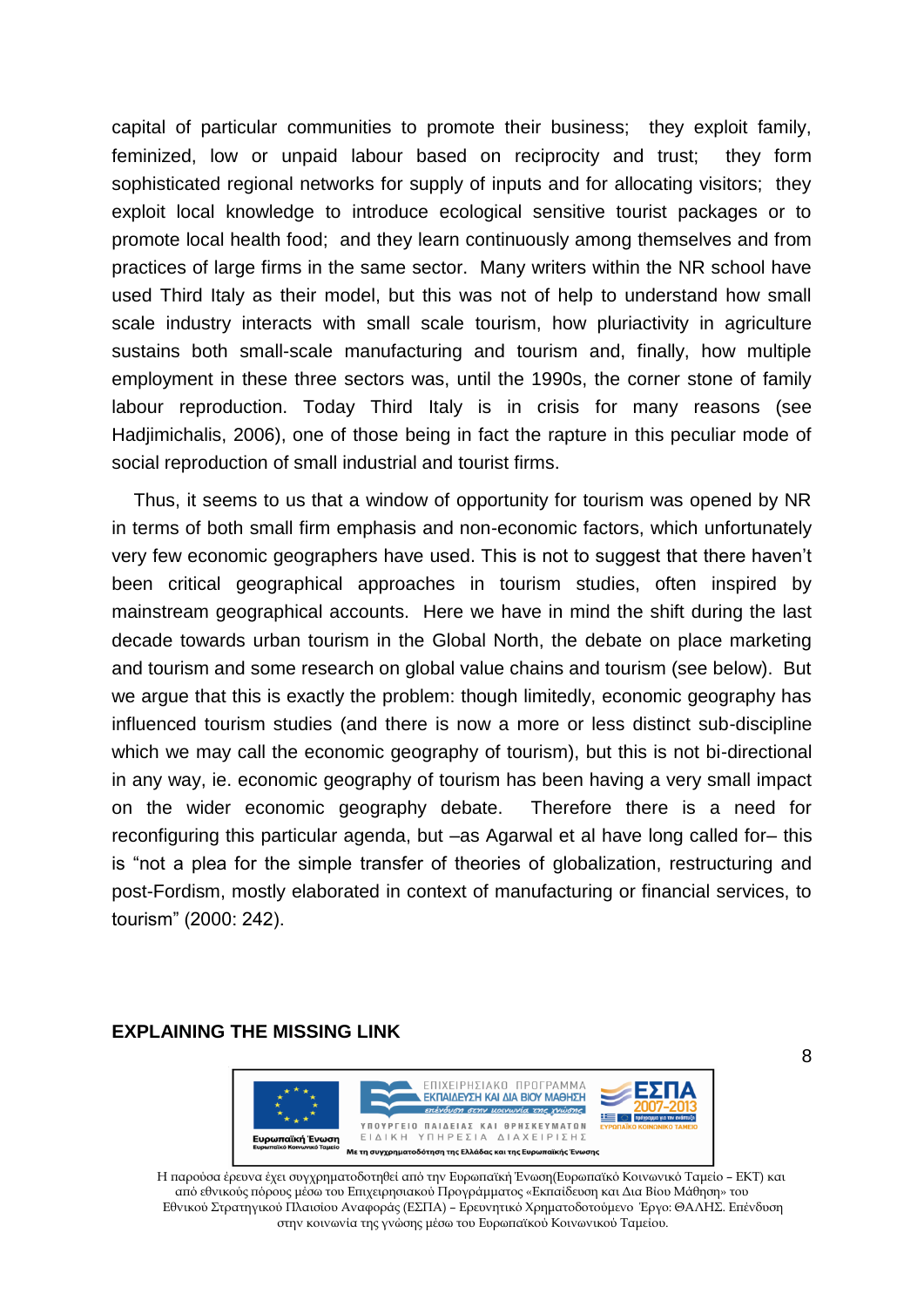From the discussion so far we could spot a negligence of tourism in Anglophone economic geography debates. This is evident in most cited works, despite ever growing efforts to fill in this gap. These very efforts are much unfolded within the domain of tourism studies but have minimum impact on economic geographers' debates. So why is tourism "misplaced"? The literature on the relationship between tourism and economic geography points to a number of reasons for explaining this "misplacement" of tourism. We try bellow to handle this question discussing four possible sources for this neglect.

To begin with, there is a theoretical bias, according to which "… sectors such as manufacturing or producer services are the foundation of wealth creation in any community, whereas consumer services such as tourism, which often depend on unskilled, highly feminized, low-wage, seasonal and/or part-time labour, are merely peripheral actors" (Ioannides and Debbage, 1998b: 5-6). This can be linked to the traditional prioritization by Anglophone geography (and more generally by research in the Global North) of large scale fordist industry, where unionised and stable male labour predominates and where large industrial clusters are the familiar, cloudy, productive landscapes. By the same token any activity, including tourism, which folds in other sunny landscapes and is characterized by other forms of work, namely the informal sector, is neglected (Shaw and Williams, 2002). Thus delivering tourism services particularly in destination regions of the Global South could never attract a "proper" attention by economic geographers due to the social characteristics and forms of labour of those performing tourism. On the contrary research in Southern Europe since the 1970s, coming from environments and traditions whose development history was not based on the fordist factory, the mass worker and the welfare state, made important contributions uncovering the importance of informal everyday practices and the networking among small scale industry, agriculture and tourism (Smith, 1999; Recio, 1998; Paci, 1992; Hadjimichalis and Vaiou, 2004). This body of research, some times written in other than English language, remains largely unknown to Anglo-American economic geographers. Unfortunately, the debate on flexible and networked SMEs since the 1980s, within the so-called "New Regionalism" school, as we said above, because of its dual focus on paradigmatic industrial small firms and on "exploring" deviations from the fordist norm (Scott, 1998; Amin, 2000), it really missed the chance of becoming an insightful window of



Η παρούσα έρευνα έχει συγχρηματοδοτηθεί από την Ευρωπαϊκή Ένωση(Ευρωπαϊκό Κοινωνικό Ταμείο – ΕΚΤ) και από εθνικούς πόρους μέσω του Επιχειρησιακού Προγράμματος «Εκπαίδευση και Δια Βίου Μάθηση» του Εθνικού Στρατηγικού Πλαισίου Αναφοράς (ΕΣΠΑ) – Ερευνητικό Χρηματοδοτούμενο Έργο: ΘΑΛΗΣ. Επένδυση στην κοινωνία της γνώσης μέσω του Ευρωπαϊκού Κοινωνικού Ταμείου.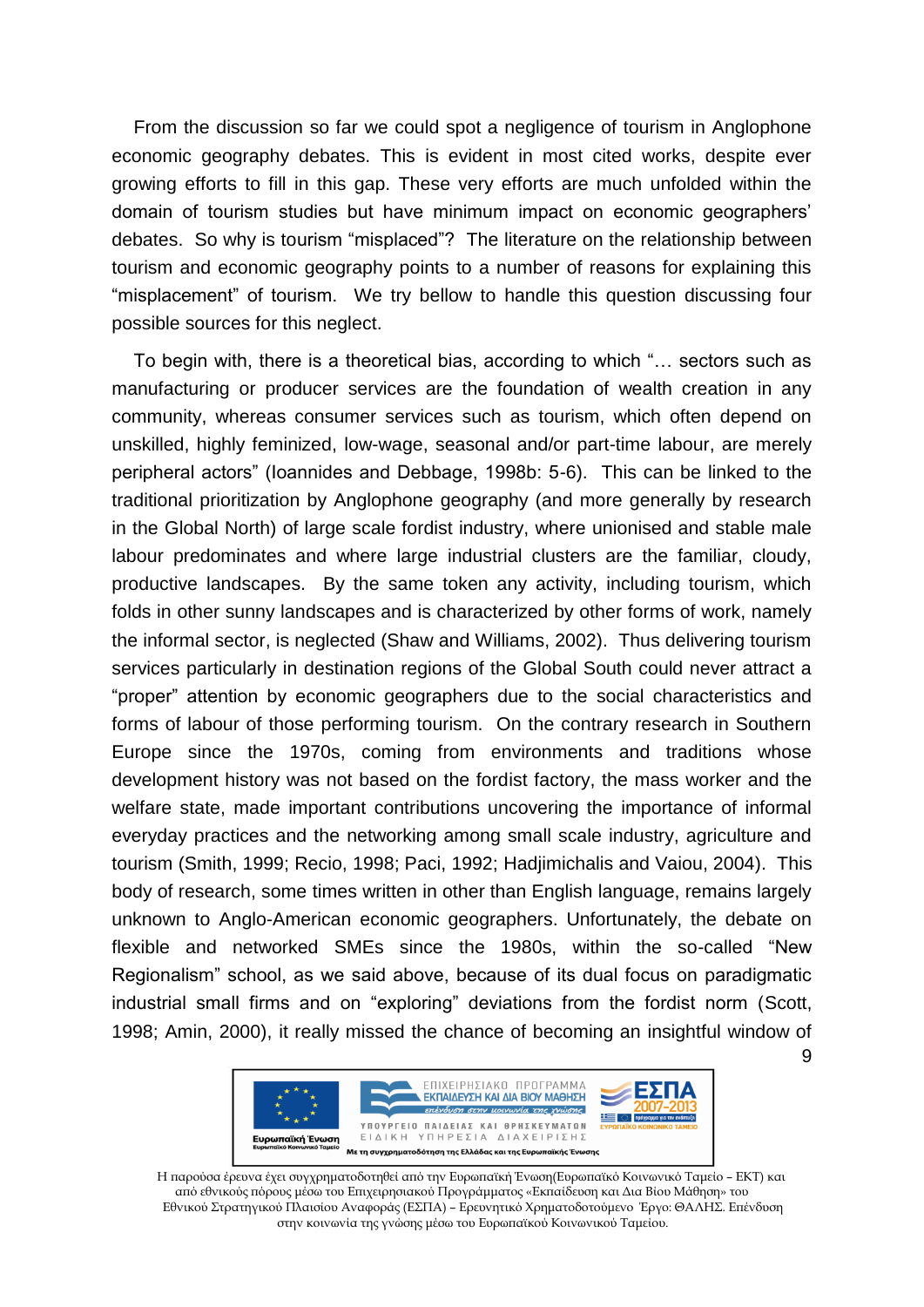opportunity for making the important link between small tourist firms and their industrial counterparts. Not least because they are often part of the same family business (Hadjimichalis, 2011).

A second possible source for the neglect of tourism is definitional. From a theoretical point of view, there is a well-developed debate as to whether tourism can be regarded as an industry or not. A review of this debate is sketched by Smith (1998), who argues that tourism, though not a conventional industry, can be regarded as a synthetic, or a matrix, or a composite industry. This is also related to how the tourism industry, if any, could be measured. Can we actually get a picture of tourism as industry using conventional statistical methods, when parts of the industry cater both to intermediate and final demand or there is lack and inefficiency of data concerning, for example, domestic tourism? An additional difficulty stems from the fact that visitors and non-visitors consume both tourism and non-tourism commodities and infrastructure, and tourism and non-tourism industries both supply non-tourism and tourism commodities. Smith (ibid) actually calls for the significance of advanced statistical methods –namely the Tourism Satellite Account– that helps in providing with a tourism ratio, i.e. the percentage of receipts in an industry attributable to tourism, but it is highly debatable whether this is a feasible solution to the problem at hand, let alone its scarce use by tourism geographers (Ioannides, 2006). The debate is not over yet. But if we accept for a moment that tourism is a synthetic industry, this argument has apparently not convinced economic geographers who, given their preference to the industrial sector, continue to neglect tourism.

A third possible source for the neglect of tourism by economic geographers is its classification in services in general and in consumer services in particular. Although the classification into services is more convincing, from a conventional economic geography perspective it still imposes some problems. General services bear with it a conceptual difficulty due to the intangible nature of service activities and the limited shelf-life of products, while consumer services connote the derived short-term utility and the simultaneous of production and consumption, where the end result is an experience rather than a tangible good (Debbage and Daniels, 1998:19). In addition, tourism is characterized by "…[s]patial fixity in consumption, the incorporation of



Η παρούσα έρευνα έχει συγχρηματοδοτηθεί από την Ευρωπαϊκή Ένωση(Ευρωπαϊκό Κοινωνικό Ταμείο – ΕΚΤ) και από εθνικούς πόρους μέσω του Επιχειρησιακού Προγράμματος «Εκπαίδευση και Δια Βίου Μάθηση» του Εθνικού Στρατηγικού Πλαισίου Αναφοράς (ΕΣΠΑ) – Ερευνητικό Χρηματοδοτούμενο Έργο: ΘΑΛΗΣ. Επένδυση στην κοινωνία της γνώσης μέσω του Ευρωπαϊκού Κοινωνικού Ταμείου.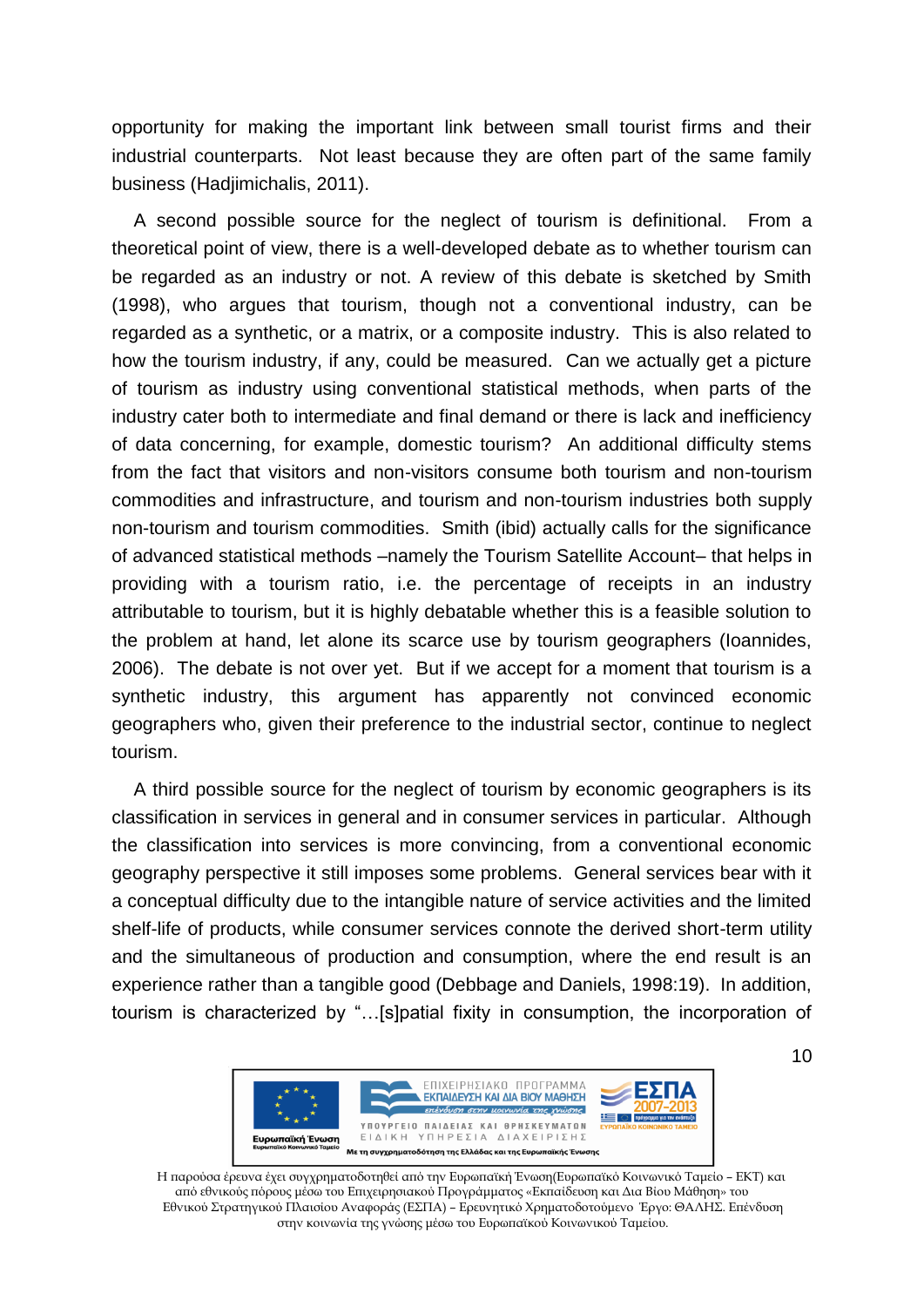service quality into the tourism experience, and the complexity of tourism products [that] all make the tourism industry distinctive [...], if not unique" (Agarwal et al, 2000: 242). Consumption of tourist services always contains a spatial fix and although there is a great deal of flows necessary for its materialization (passenger air flights, information, product delivery etc), the actual tourist experience is always associated with the tourist destination, i.e. a place different from residence. These features are not part of the "conventional" paradigms of primary sector industries, manufacturing industries or some of the most celebrated services, which are the object of mainstream economic geography theories. In the latter products are material or immaterial objects (like insurance, a banking account), produced in one place, purchased in another and consumed in a third one. The materialization of tourism presupposes the movement over space of the consumer him/herself not of the product and this is something new for economic geography.

Finally we may add a fourth source adding an imaginary dimension in the missing link between tourism and economic geography. In contrast to other economic sectors –and manufacturing in particular– tourism became a sector with important international economic and socio-political implications only after World War II, when working and middle class people were able to have long summer holydays. This time gap is argued to have had an effect on the development of a social and crossdisciplinary science like geography, especially in the academia of the Global North. It is not by chance that economic geography and regional studies are first and more strongly established in countries that, on the one hand, had an important domestic industrial production and, on the other hand, were in a position to shape the international division of labor. On the contrary, mass tourism in holiday destinations during the internationalization phase of tourism is to be found mainly in the Global South, in the so-called "sunny belt" and not in industrial northern nations. In this respect, mass tourism is associated with places in less developed regions and countries with "other" cultures, often former colonies, away from home where you go for holidays not for work. Thus the imaginative geography of these "other" places as leisure-places added an "Orientalist" vision to tourism, as Said (1979) could argue, which further contributed to its devaluation as an inferior activity. The combined effect of the association of tourism with less developed places, with holidays/leisure and with "Orientalist" characteristics difficult to be appreciated –not to say

11



Η παρούσα έρευνα έχει συγχρηματοδοτηθεί από την Ευρωπαϊκή Ένωση(Ευρωπαϊκό Κοινωνικό Ταμείο – ΕΚΤ) και από εθνικούς πόρους μέσω του Επιχειρησιακού Προγράμματος «Εκπαίδευση και Δια Βίου Μάθηση» του Εθνικού Στρατηγικού Πλαισίου Αναφοράς (ΕΣΠΑ) – Ερευνητικό Χρηματοδοτούμενο Έργο: ΘΑΛΗΣ. Επένδυση στην κοινωνία της γνώσης μέσω του Ευρωπαϊκού Κοινωνικού Ταμείου.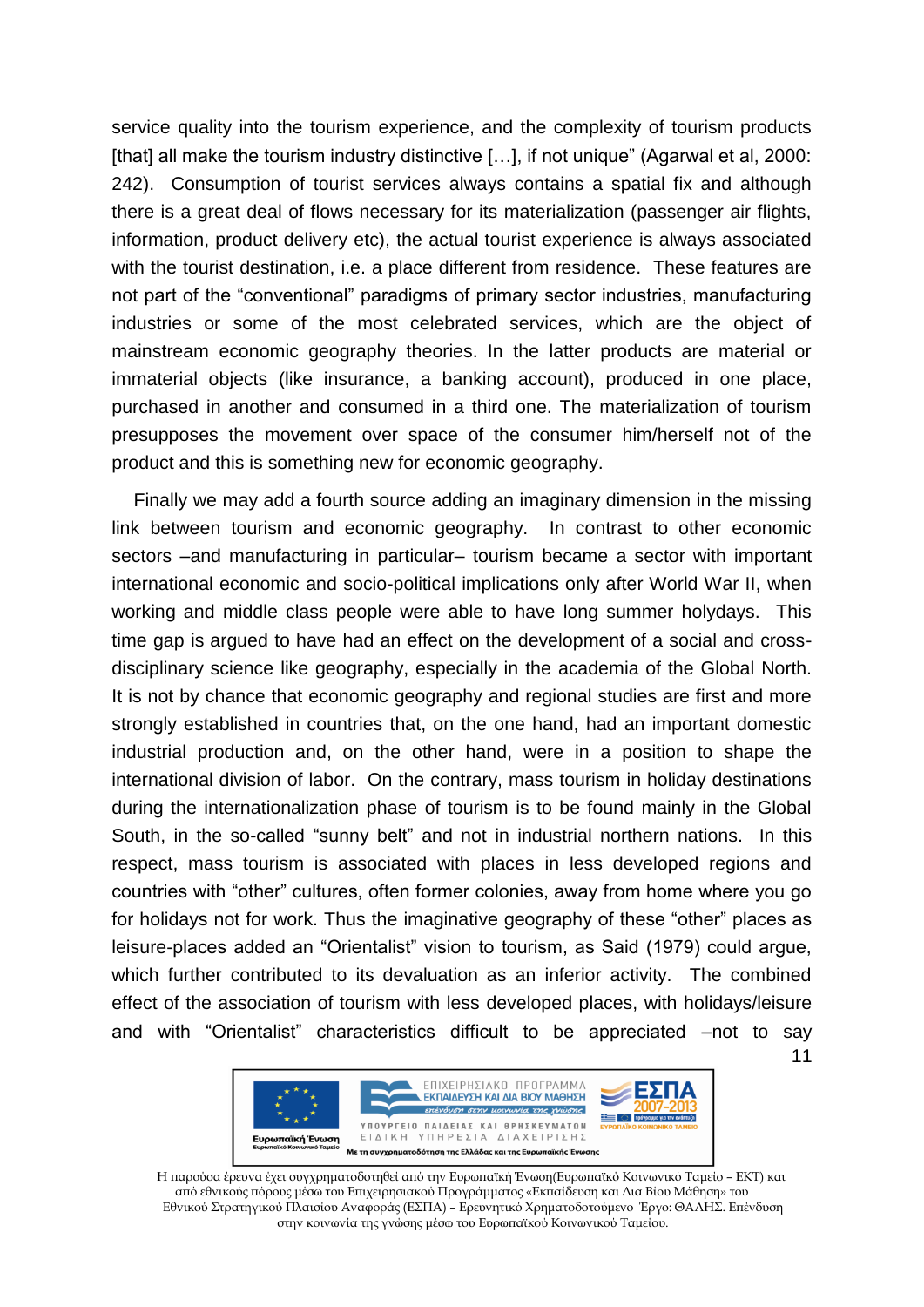comprehend– by economists (such as pluriactivity, seasonality, relaxation, sexuality, low productivity, feminization and spatial diffusion of activities), may prevent economic geographers' "tourist gaze" to see tourism as something worth-studying.

## **REFERENCES**

- Agarwal, S. (2002) "Restructuring seaside tourism: The resort lifecycle", *Annals of Tourism Research*, 29(1), 25-55.
- Agarwal, S., Ball, R., Shaw, G. and Williams, A.M. (2000) "The geography of tourism production: Uneven disciplinary development?", *Tourism Geographies*, 2(3), 241-263.
- Amin, A. (1999) "An institutional perspective on regional economic development", *International Journal of Urban and Regional Research*, 23, 365-378.
- Amin, A. (2000) "Industrial districts", in E. Sheppard and T. J. Barnes (eds) *A Companion to Economic Geography*, Oxford: Blackwell.
- Barnes, T.J., Peck, J., Sheppard, E. and Tickell, A. (eds) (2004) *Reading Economic Geography*, Oxford: Blackwell.
- Briassoulis, H. (2003) "Crete: endowed by nature, privileged by geography, threatened by tourism?", Journal of Sustainable Tourism, 11(2-3), 97–115.
- Britton, R. (1979) "Some notes on the geography of tourism", *The Canadian Geographer/Le Géographe Canadien*, 23(3), 276–282.
- Britton, S.G. (1982) "The political economy of tourism in the Third World", *Annals of Tourism Research*, 9(3), 331-358.
- Britton, S.G. (1991) 'Tourism, capital and place: Towards a critical geography of tourism', *Environment and Planning D*, 9(4), 451-478.
- Buhalis, D. (1999) "Tourism on the Greek Islands: issues of peripherality, competitiveness and development", *International Journal of Tourism Research*, 1(5), 341–358.
- Clancy, M. (1998) "Commodity chains, services and development: theory and preliminary evidence from the tourism industry", *Review of International Political Economy*, 5(1), 122–148.
- Coccossis, H. and Tsartas, P. (2001) *Sustainable Tourism Development and the Environment*, Athens: Kritiki (in Greek).
- Coe, N.M., Dicken, P. and Hess, M. (2008) "Global production networks: realizing the potential", *Journal of Economic Geography*, 8(3), 271–295.



Η παρούσα έρευνα έχει συγχρηματοδοτηθεί από την Ευρωπαϊκή Ένωση(Ευρωπαϊκό Κοινωνικό Ταμείο – ΕΚΤ) και από εθνικούς πόρους μέσω του Επιχειρησιακού Προγράμματος «Εκπαίδευση και Δια Βίου Μάθηση» του Εθνικού Στρατηγικού Πλαισίου Αναφοράς (ΕΣΠΑ) – Ερευνητικό Χρηματοδοτούμενο Έργο: ΘΑΛΗΣ. Επένδυση στην κοινωνία της γνώσης μέσω του Ευρωπαϊκού Κοινωνικού Ταμείου.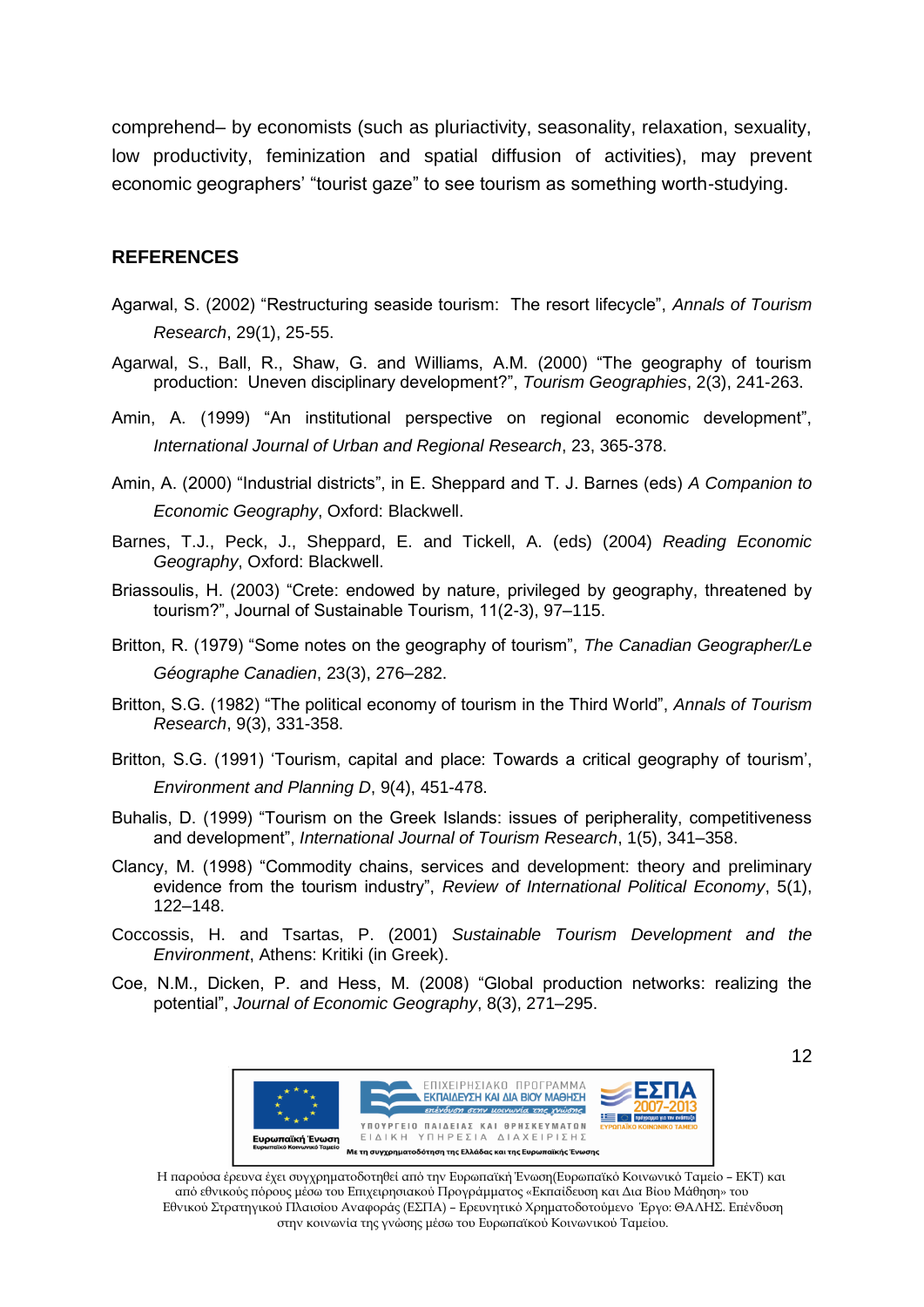- Coles, T., Liasidou, S. and Shaw, G. (2008) "Tourism and new economic geography: issues and challenges in moving from advocacy to adoption", *Journal of Travel & Tourism Marketing*, 25(3-4), 312-324.
- Daniels, P.W. (1993) *Service Industries in the World Economy*, Oxford: Blackwell.
- Debbage, K. (1990) "Oligopoly and the resort cycle in the Bahamas", *Annals of Tourism Research*, 17, 513-527.
- Debbage, K.G. and Daniels, P. (1998) "The tourist industry and economic geography: missed opportunities", in D. Ioannides, and K.G. Debbage (eds) *The Economic Geography of the Tourist Industry: A Supply-side Analysis*, London: Routledge.
- d'Hauteserre, A. M. (1996) "A response to Dimitri Ioannides 'Strengthening the ties between tourism and economic geography: A theoretical agenda'", *Professional Geographer*, 48(2), 218-219.
- Dicken, P. (2003) *Global Shift: Reshaping the Global Economic Map in the 21st Century*, 4th edition, London: Sage.
- Erkuş-Öztürk, H. and Terhorst, P. (2010) "Variety of modes of governance of a global value chain: the case of tourism from holland to turkey", *Tourism Geographies*, 12(2), 217– 245.
- Gereffi, G. (1994) "The organization of buyer-driven global commodity chains: how U.S. retailers shape overseas production networks", in G. Gereffi and M. Korzeniewicz (eds) *Commodity Chains and Global Capitalism*, Westport: Greenwood Publishing, pp. 95- 122.
- *Gibson, C. (2008) "Locating geographies of tourism", Progress in Human Geography, 32(3), p. 407-422.*
- Gordon, I.R. and Goodball, B. (2000) "Localities and Tourism", *Tourism Geographies*, 2(3), 290-311
- Hadjimichalis, C. (2006) "Non-economic factors in economic geography and in 'New Regionalism': A sympathetic critique", *International Journal of Urban and Regional Research*, 30(3), 690-704.
- Hadjimichalis, C. (2011) "SMEs, entrepreneurship and local/regional development", in Α. Pike, A. Rodríguez-Pose and J. Tomaney (eds) *Handbook of Local and Regional Development*, London: Routledge.
- Hadjimichalis, C. and Vaiou, D. (2004) "'Local' illustrations for 'international' geographical theory", in J. O. Baerenholdt and K. Simonsen (eds) *Space Odysseys: Spatiality and Social Relations in the 21st Century*, London: Ashgate.
- Hall, C.M. and Page, S.J. (2002) *The Geography of Tourism and Recreation*, 2nd edition, London: Routledge.



Η παρούσα έρευνα έχει συγχρηματοδοτηθεί από την Ευρωπαϊκή Ένωση(Ευρωπαϊκό Κοινωνικό Ταμείο – ΕΚΤ) και από εθνικούς πόρους μέσω του Επιχειρησιακού Προγράμματος «Εκπαίδευση και Δια Βίου Μάθηση» του Εθνικού Στρατηγικού Πλαισίου Αναφοράς (ΕΣΠΑ) – Ερευνητικό Χρηματοδοτούμενο Έργο: ΘΑΛΗΣ. Επένδυση στην κοινωνία της γνώσης μέσω του Ευρωπαϊκού Κοινωνικού Ταμείου.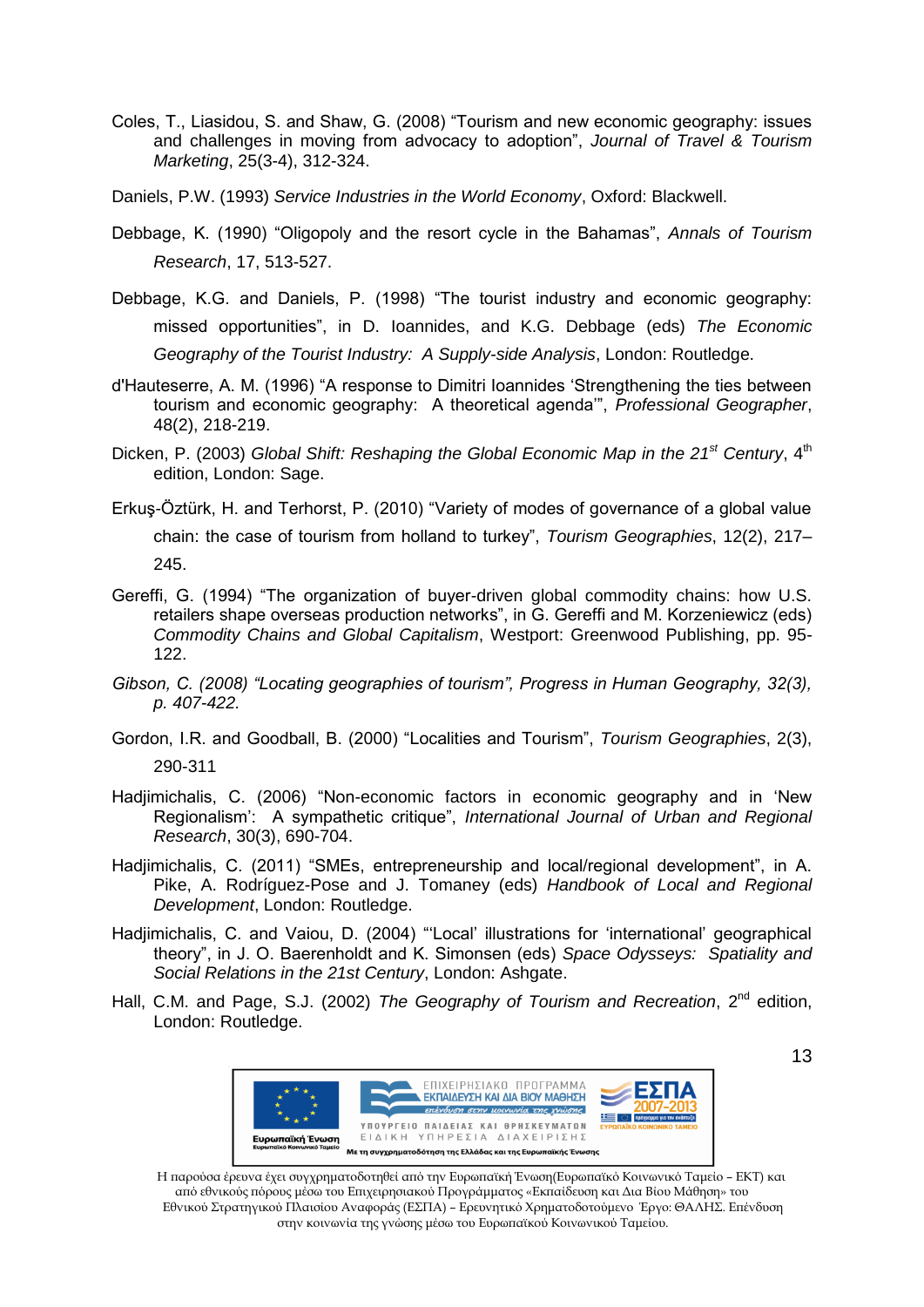- Hall, C.M., Williams, A.M. and Lew, A.A. (2004) "Tourism: conceptualizations, institutions, and issues", in A.A. Lew, C.M. Hall and A.M. Williams (eds) (2004) *A Companion to Tourism*, Oxford: Pergamon.
- Hjalager, A.-M. (2000) "Tourism destinations and the concept of industrial districts", *Tourism and Hospitality Research*, 2(3), 199-213.
- Hudson, R. (1999)"The learning economy, the learning firm and the learning region: a sympathetic critique of the limits to learning", *European Urban and Regional Studies,* 6(1), 59-72.
- Ioannides, D. (1995) "Strengthening the ties between tourism and economic geography: A theoretical agenda", *Professional Geographer*, 47(1), 49-60.
- Ioannides, D. (2006) "Commentary: the economic geography of the tourist industy: Ten years of progress in research and an agenda for the future", *Tourism Geographies*, 8(1), 76-86.
- Ioannides, D. and Debbage, K.G. (1998b) "Introduction: exploring the economic geography and tourism nexus" in D. Ioannides, and K.G. Debbage (eds) *The Economic Geography of the Tourist Industry: A Supply-side Analysis*, London: Routledge.
- Ioannides, D. and Debbage, K.G. (eds) (1998a) *The Economic Geography of the Tourist Industry: A Supply-side Analysis*, London: Routledge.
- Judd, D.R. (2006) "Commentary: tracing the commodity chain of global tourism", *Tourism Geographies*, 8(4), 323–336.
- Kourliouros, I.A. (2011) *Itineraries in Spatial Theories: The Economic Geography of Production Restructuring and Uneven Development*, 2<sup>nd</sup> edition, Athens: Propobos (in Greek).
- Krugman, P. (1995) *Development, Geography and Economic Theory,* MIT Press, Cambridge
- Krugman, P. (1998) "What's new about New Economic Geography", *Oxford Review of Economic Policy,* 14(2), 7-17
- Labrianidis, L. (2001) *Economic Geography: Theoretical Issues and Empirical Examples*, revised edition, Athens: Patakis (in Greek).
- Lagendijk, A. (2003) "Towards conceptual quality in regional studies: The need for subtle critique – A response to Markusen", *Regional Studies*, 37(6-7), 719-727.
- Lee, R. and Wills, J. (eds) (1997) *Geographies of Economies*, London: Arnold.
- Lessmeister, R. (2008) "Governance and organisation structure in the special tourism sector - byer-driven or producer-driven value chains? the case of trekking tourism in the moroccan mountains", *Erdkunde*, 62(2), 143–158.



Η παρούσα έρευνα έχει συγχρηματοδοτηθεί από την Ευρωπαϊκή Ένωση(Ευρωπαϊκό Κοινωνικό Ταμείο – ΕΚΤ) και από εθνικούς πόρους μέσω του Επιχειρησιακού Προγράμματος «Εκπαίδευση και Δια Βίου Μάθηση» του Εθνικού Στρατηγικού Πλαισίου Αναφοράς (ΕΣΠΑ) – Ερευνητικό Χρηματοδοτούμενο Έργο: ΘΑΛΗΣ. Επένδυση στην κοινωνία της γνώσης μέσω του Ευρωπαϊκού Κοινωνικού Ταμείου.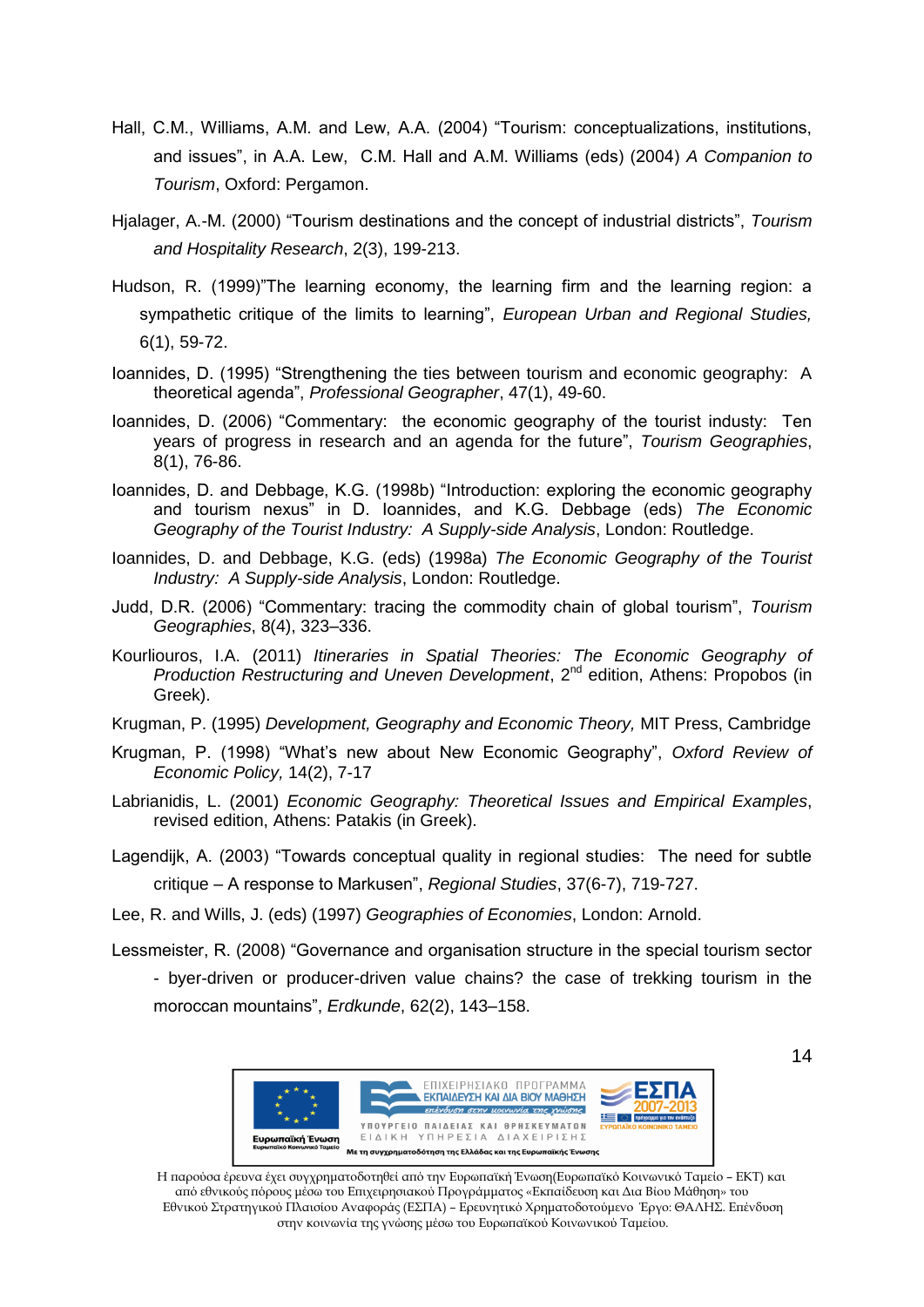- MacLeod, G. (2001) "New Regionalism reconsidered: globalization and the remaking of political economic space", *International Journal of Urban and Regional Research*, 25(4), 804-829.
- Martin, R. (1999) "The new "geographical turn" in economics: some critical reflections" *Cambridge Journal of Economics",* 23, 65-91
- Martin, R. and Sunley, P. (1996) "Paul Krugman's "Geographical Economics" and its implications for regional development theory: a critical assessment", *Economic Geography,* 72(3), 259-292
- Maskell P. and A. Malmberg (1999) "Localised learning and industrial competitiveness", *Cambridge Journal of Economics*, 23, 167-185.
- Mosedale, J. (2006). Tourism commodity chains: market entry and its effects on St Lucia", *Current Issues in Tourism*, 9(4), 436–458
- Mosedale, J. (2008) "The internalisation of tourism commodity chains", in T. Coles and C.M. Hall (eds), *International Business and Tourism: Global Issues, Contemporary Interactions*, London: Routledge.
- Paci, M. (1992) *Il Mutamento della Struttura Sociale in Italia,* Bologna: Il Mulino.
- Pearce, D.G. (1989) *Tourist Development*, 2nd edition, Harlow: Longman.
- Pearce, D.G. (1995) *Tourism Today: A Geographical Analysis*, 2<sup>nd</sup> edition, London: Longman.
- Pike, A., Rodriguez-Pose, A. and Tomaney, J. (2006) *Local and Regional Development*, Oxon: Routledge.
- Pike, A., Rodriguez-Pose, A. and Tomaney, J. (eds) (2011) *Handbook of Local and Regional Development*, London: Routledge.
- Recio, A. (1998) "Capitalismo, precarización y economía sumergida:notas para un debate", Proceedings *Economía sumergida: el estado della cuestión en España,* CGT, Murcia, pp. 225-271.
- Said, E. (1979) *Orientalism,* New York: Vintage Books.
- Scott, A. J. (1998) *Regions and the World Economy: The Coming Shape of Global Production, Competition and Political Order*, Oxford: Oxford University Press.
- Shaw, G. and Williams, A.M. (2002) *Critical Issues in Tourism: a Geographical Perspective*, 2<sup>nd</sup> edition, Oxford: Blackwell.
- Shaw, G. and Williams, A.M. (2004) *Tourism and Tourism Spaces*, London: Sage.



Η παρούσα έρευνα έχει συγχρηματοδοτηθεί από την Ευρωπαϊκή Ένωση(Ευρωπαϊκό Κοινωνικό Ταμείο – ΕΚΤ) και από εθνικούς πόρους μέσω του Επιχειρησιακού Προγράμματος «Εκπαίδευση και Δια Βίου Μάθηση» του Εθνικού Στρατηγικού Πλαισίου Αναφοράς (ΕΣΠΑ) – Ερευνητικό Χρηματοδοτούμενο Έργο: ΘΑΛΗΣ. Επένδυση στην κοινωνία της γνώσης μέσω του Ευρωπαϊκού Κοινωνικού Ταμείου.